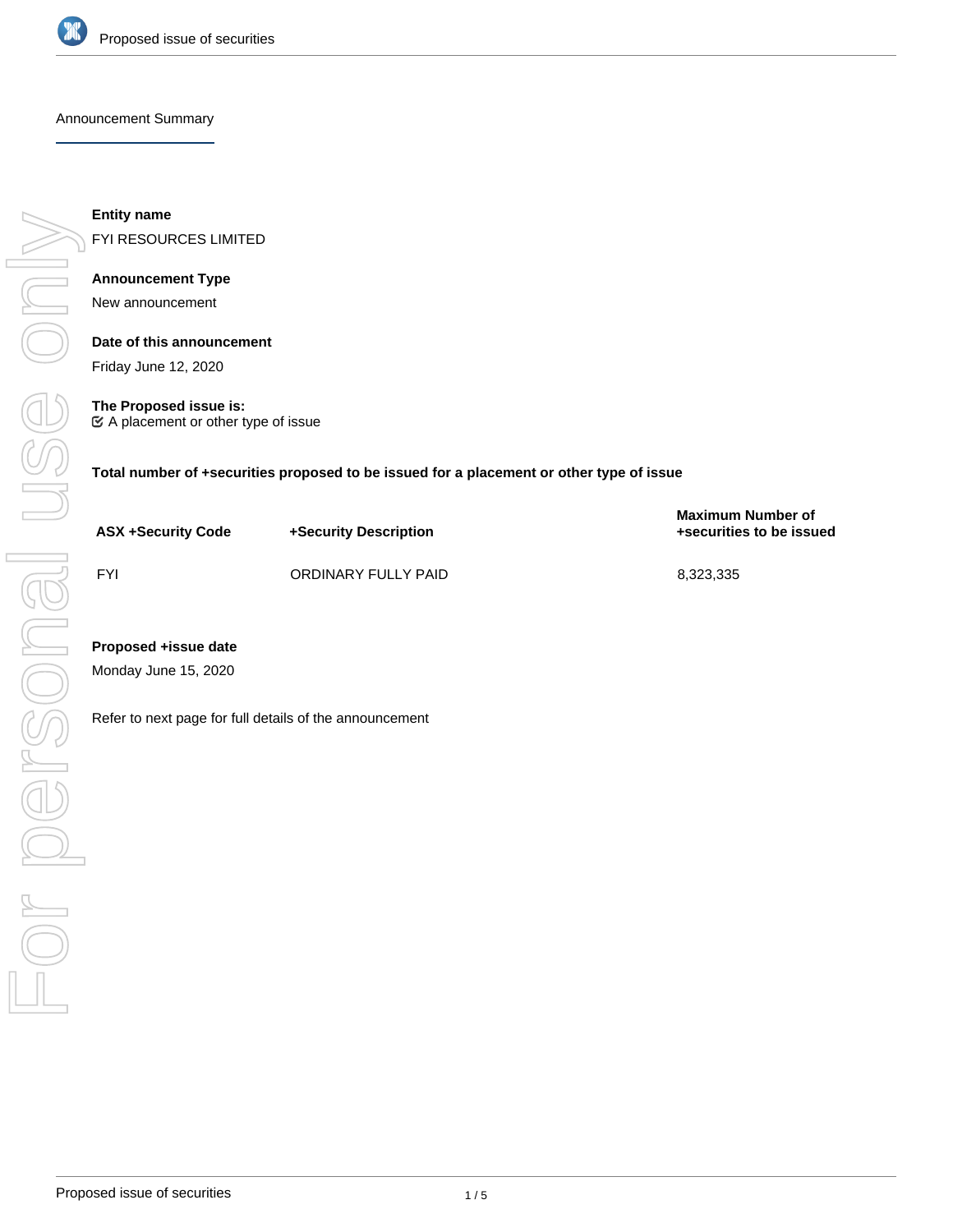

Part 1 - Entity and announcement details

## **1.1 Name of +Entity**

### FYI RESOURCES LIMITED

We (the entity named above) give ASX the following information about a proposed issue of +securities and, if ASX agrees to +quote any of the +securities (including any rights) on a +deferred settlement basis, we agree to the matters set out in Appendix 3B of the ASX Listing Rules.

**1.2 Registered Number Type**

ABN

**Registration Number**

85061289218

**1.3 ASX issuer code**

FYI

**1.4 The announcement is** New announcement

### **1.5 Date of this announcement**

Friday June 12, 2020

#### **1.6 The Proposed issue is:**

 $\mathfrak{C}$  A placement or other type of issue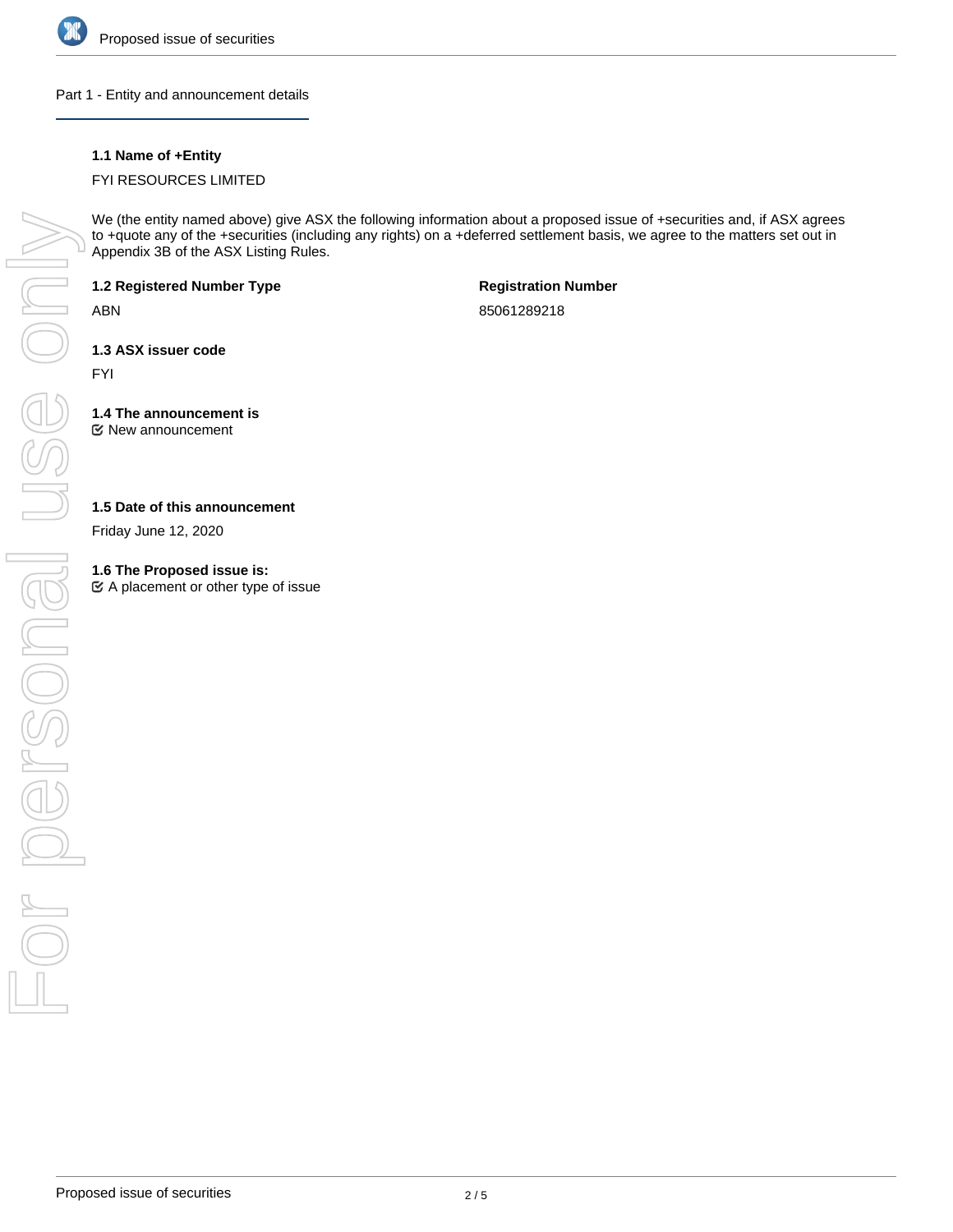

Part 7 - Details of proposed placement or other issue

Part 7A - Conditions

**7A.1 - Are any of the following approvals required for the placement or other type of issue?**

- **+Security holder approval**
- $\bullet$ **Court approval**
- $\bullet$ **Lodgement of court order with +ASIC**
- $\bullet$ **ACCC approval**
- $\bullet$ **FIRB approval**
- **Another approval/condition external to the entity**

No

Part 7B - Issue details

**Is the proposed security a 'New class' (+securities in a class that is not yet quoted or recorded by ASX) or an 'Existing class' (additional securities in a class that is already quoted or recorded by ASX)?** Existing class

**Will the proposed issue of this +security include an offer of attaching +securities?** No

Details of +securities proposed to be issued

#### **ASX +Security Code and Description**

FYI : ORDINARY FULLY PAID

**Maximum Number of +securities proposed to be issued**

8,323,335

#### **Purpose of the issue**

The issue of the shares is in full payment (excluding GST) of approximately \$416,170 owed to a group of service providers to the Company.

**Offer price details for retail security holders**

| In what currency is the cash | What is the issue price per |
|------------------------------|-----------------------------|
| consideration being paid?    | +security?                  |
| AUD - Australian Dollar      | AUD 0.05000                 |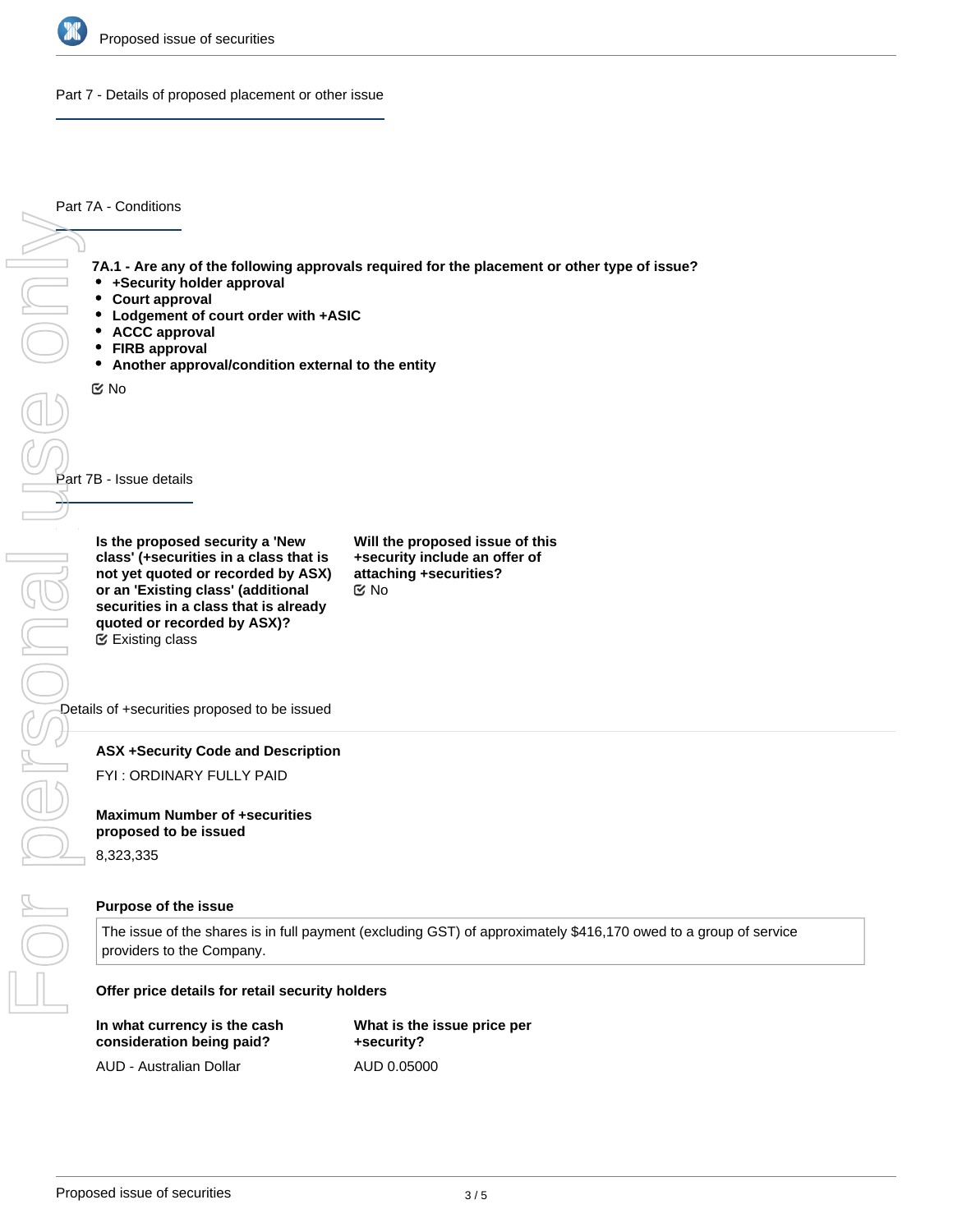

**Will these +securities rank equally in all respects from their issue date with the existing issued +securities in that class?** Yes

#### **Oversubscription & Scale back details**

**May a scale back be applied to this event?** No

Part 7C - Timetable

**7C.1 Proposed +issue date** Monday June 15, 2020

Part 7D - Listing Rule requirements

**7D.1 Has the entity obtained, or is it obtaining, +security holder approval for the issue under listing rule 7.1?** No

**7D.1b Are any of the +securities proposed to be issued without +security holder approval using the entity's 15% placement capacity under listing rule 7.1?** Yes

**7D.1b ( i ) How many +securities are proposed to be issued without security holder approval using the entity's 15% placement capacity under listing rule 7.1?**

8,323,335

**7D.1c Are any of the +securities proposed to be issued without +security holder approval using the entity's additional 10% placement capacity under listing rule 7.1A (if applicable)?** No

**7D.2 Is a party referred to in listing rule 10.11.1 participating in the proposed issue?** No

**7D.3 Will any of the +securities to be issued be +restricted securities for the purposes of the listing rules?** No

**7D.4 Will any of the +securities to be issued be subject to +voluntary escrow?** No

Part 7E - Fees and expenses

**7E.1 Will there be a lead manager or broker to the proposed issue?** No